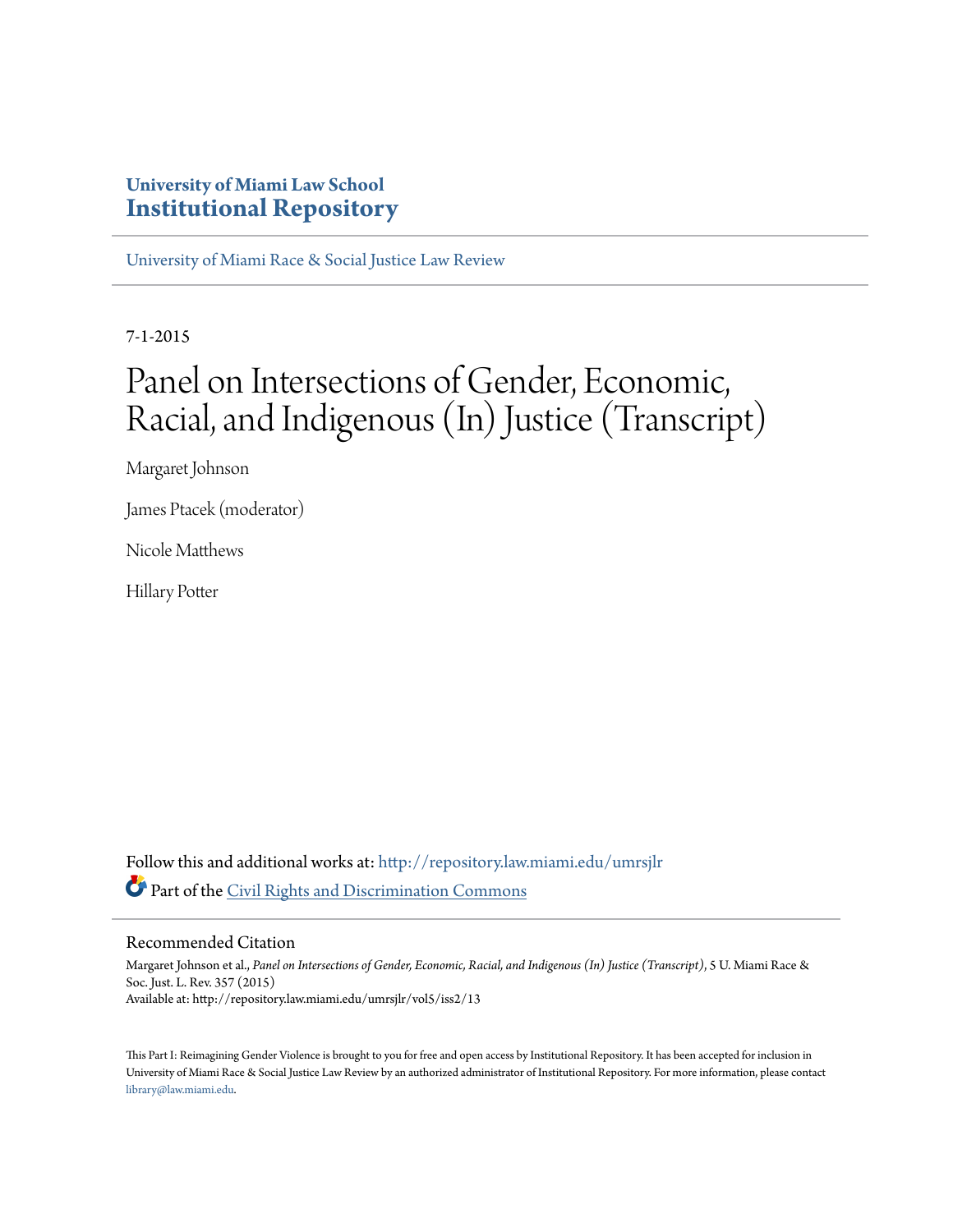#### **TRANSCRIPT°**

#### CONVERGE! REIMAGINING THE MOVEMENT TO END GENDER VIOLENCE SYMPOSIUM:

## Panel on Intersections of Gender, Economic, Racial, and Indigenous (In) Justice

#### UNIVERSITY OF MIAMI SCHOOL OF LAW

*James Ptacek (moderator)*\*† *Margaret Johnson Nicole Matthews Hillary Potter*†

**MATTHEWS:** Hello everyone, my name is Nicole Matthews. I am Ojibwe from the White Earth Reservation in Northern Minnesota. I come to this work not as an academic but as an activist, as a woman who has both experienced violence and seen violence in my home, who has many female relatives who have experienced violence. I also come from a grandfather who survived boarding school. I bring all of this to who I am and to why I do this work. I never wanted to do research; I never wanted to do public speaking; and, now I do a lot of talks about the research that

This transcript has been edited from its original transcription for clarity.<br>Margaret E. Johnson is an Associate Professor at the University of Baltimore School of Law. She is the Co-Director of the Center on Applied Feminism and Director of the Bronfein Family Law Clinic. Nicole Matthews works with the Minnesota Indian Women's Sexual Assault Coalition. Hillary Potter is an Associate Professor of Sociology at the University of Colorado, Boulder. Her research focuses on the intersection of race, gender, sexuality, and class as they relate to crime and violence. Jim Ptacek is a Professor of Sociology at Suffolk University and also serves as the Director of the Master's Program in Crime and Justice Studies.

<sup>†</sup> Original remarks from the CONVERGE! conference omitted.

Recommended Citation: Margaret Johnson et al., *Panel on Intersections of Gender, Economic, Racial, and Indigenous (In) Justice*, 5 U. MIAMI RACE & SOC. JUST. L. REV. 357 (2015).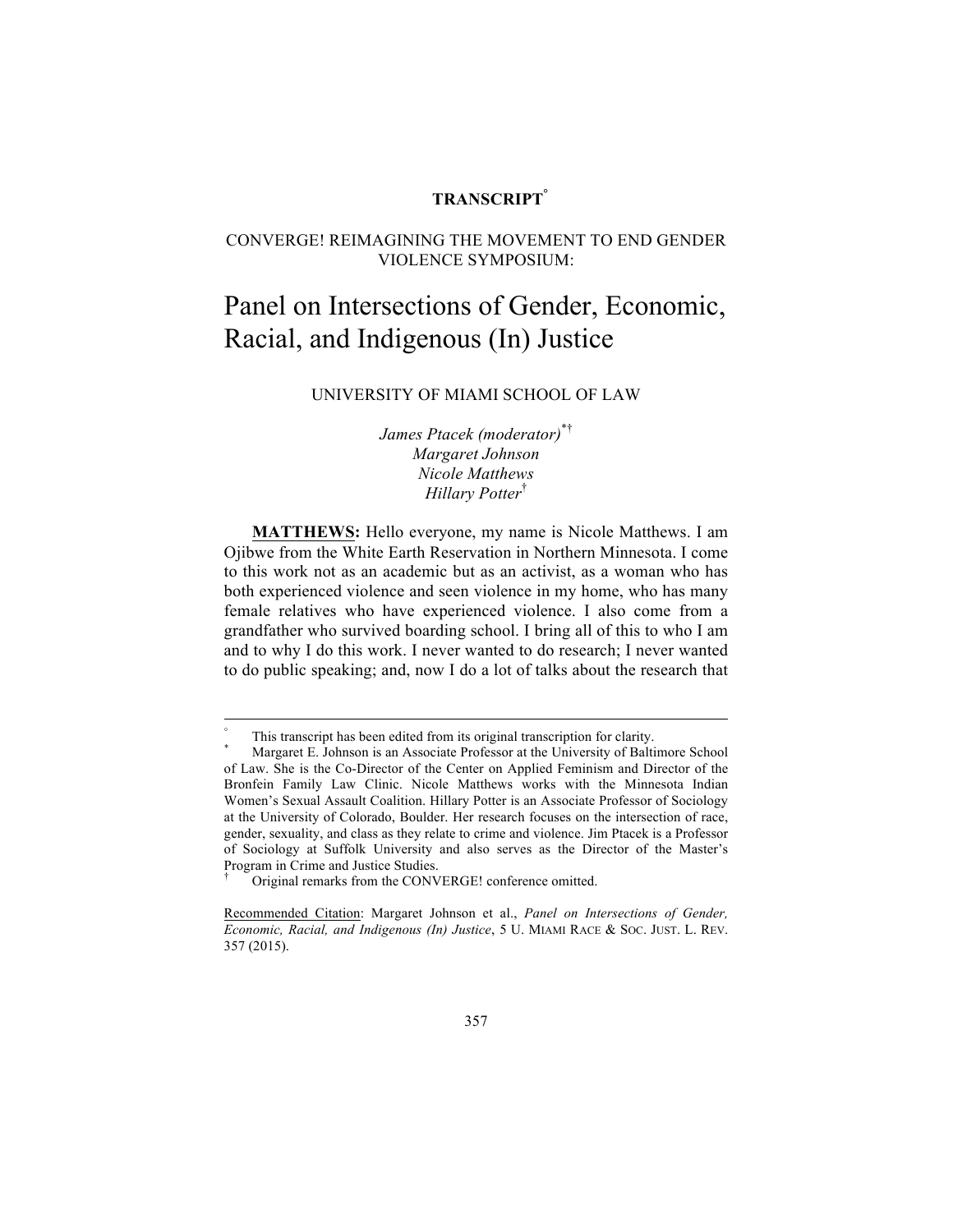we did on trafficking. So, you just never know where life is going to bring you.

I am going to talk a little bit about our research<sup>1</sup> and then a little bit about our experience and the status of Native American women today and where all of that has brought us—the impact of colonization for tribal people, and what that means when we are talking about how Native American women have, suffered the highest rates of violent victimization.<sup>2</sup> Just last week, I was at a trafficking conference with a Minneapolis law enforcement officer who does work on trafficking with youth. He told me that, in Minneapolis, where I live, 85% of his victims are Native Americans, yet Native Americans comprise less than 5% of the total population there. So, when you look at the numbers, Native people are disproportionately being used and exploited.

When we did the research it was because we wanted to know how we could help and we wanted to know what was happening to our sisters in the community. We wanted to hear their voices. We wanted them to tell their/our story, what they needed, what kind of *justice* they needed, and what would help them escape prostitution and trafficking. This is why I get excited about sharing this information. For me, it is all about the women's voices informing the work that we do on the ground.

I want to start by talking about the sheer invisibility of Native American women on so many different levels—whether in academia, advocacy, or the criminal justice response. So much of our focus in the last ten years has been on enhancing the criminal justice response to the victimization of Native American women simply because we have none. I struggle with the call to *decrease* this response when there really is not much of one to begin with.

In the reservation that I am from, several years ago, and it has not improved much since the relationships between the County and the State and the Tribe were so strained that women would call 911 and *nobody responded* because everybody would argue over who had jurisdiction. In addition, you add on a layer of colonization that has broken up our families, broken up our communities, and we often just do not have the same level of community support that we once had. Many abused and exploited Native American women are left with no response from their community when they need it most. What do we do to address that?

 $\frac{1}{1}$  Nicole Matthews et al., *Garden of Truth: The Prostitution and Trafficking of Native Women in Minnesota*, 2011, http://www.prostitutionresearch.com/pdfs/Garden\_of\_Truth  $\frac{201}{2}$ Final\_Project\_WEB.pdf.

<sup>2</sup> *See generally The Facts on Violence Against American Indian/Alaskan Native Women*, FUTURES WITHOUT VIOLENCE, https://www.futureswithoutviolence.org/userfiles /file/Violence%20Against%20AI%20AN%20Women%20Fact%20Sheet.pdf (last visited May 21, 2015).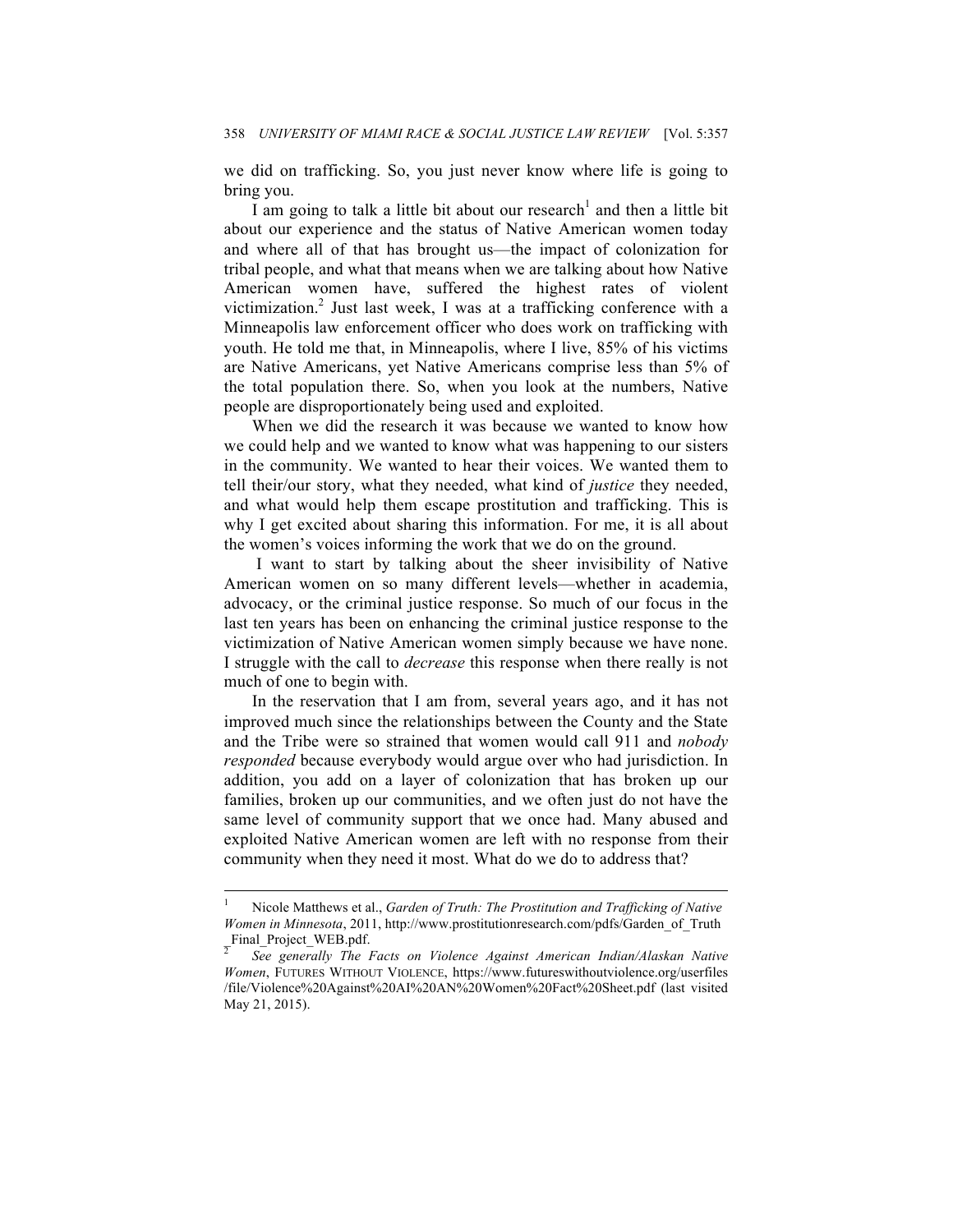I was very happy to go to Val Kalei Kanuha's workshop yesterday<sup>3</sup> and hear about not equality but balance, because I talk so much about balance and restoring balance in our communities. To me, it is not about men and women as equals, but about how we each have our different roles and how we are in balance and in sync with one another. We look at and talk a lot about what that means in tribal communities. What does it mean that for many years we were stripped of our spirituality and were unable to practice fundamental inherent right to practice our own spirituality? For so many years, our practice of our spirituality was kept underground, or simply not practiced at all. Generations of our community, of our relatives, were denied this right—it was beaten out of them. They were taught: you do not get to talk your language; you do not get to practice your culture; you do not get to have your own spirituality. What does that do to a person? What does it do to your life when you do not have a simple belief that you can hold onto that tells you that when you wake up in the morning, things are going to be okay?; that you have that sense of belonging and community?

The experience of boarding schools in our community impacted our parenting, because we learned from our parents what our roles were in our families. We often talk about walking in two worlds—walking with our Native sisters and our Native communities in one world, but also having to walk in a White world that does not always see or value us. When they do see us, there are a lot of stereotypes at play about who we are. We are seen as mascots, drunks. People ask me all the time, "Isn't the violence so high in your community because your alcoholism rate is so high?" "Isn't violence just a part of your culture?" In fact, our cultural beliefs really *upheld* women and children as sacred and many of our tribes were matriarchal. Now, however, due to the impact of colonization, much of our culture is patriarchal.

I want to briefly mention the role of blood quantum and the stripping of our land and our resources. Blood quantum was a federal policy put into place, in essence, to wipe us out and to strip us from our land and our resources.<sup>4</sup> It was a sort of a made up notion, and we have since divided ourselves based on the notion of blood quantum. I am happy to say that there are more and more tribes now getting away from that notion and having enrollment based on descent and not who has

 <sup>3</sup> Sarah Deer et al., *Panel on Colonization, Culture, and Resistance*, 5 U. MIAMI RACE & SOC. JUST. L. REV. <sup>325</sup> (2015). <sup>4</sup> For more information regarding Blood quantum, *see* ONEIDA TRUST AND

ENROLLMENT COMMITTEE, *What is Blood Quantum?* https://oneida-nsn.gov/uploaded Files/wwwroot/Government/Boards\_Committees\_Commission/Elected/Trust\_Enrollment \_Committee/June.27.BloodQuantum.pdf?AspxAutoDetectCookieSupport=1 (last visited May 22, 2015).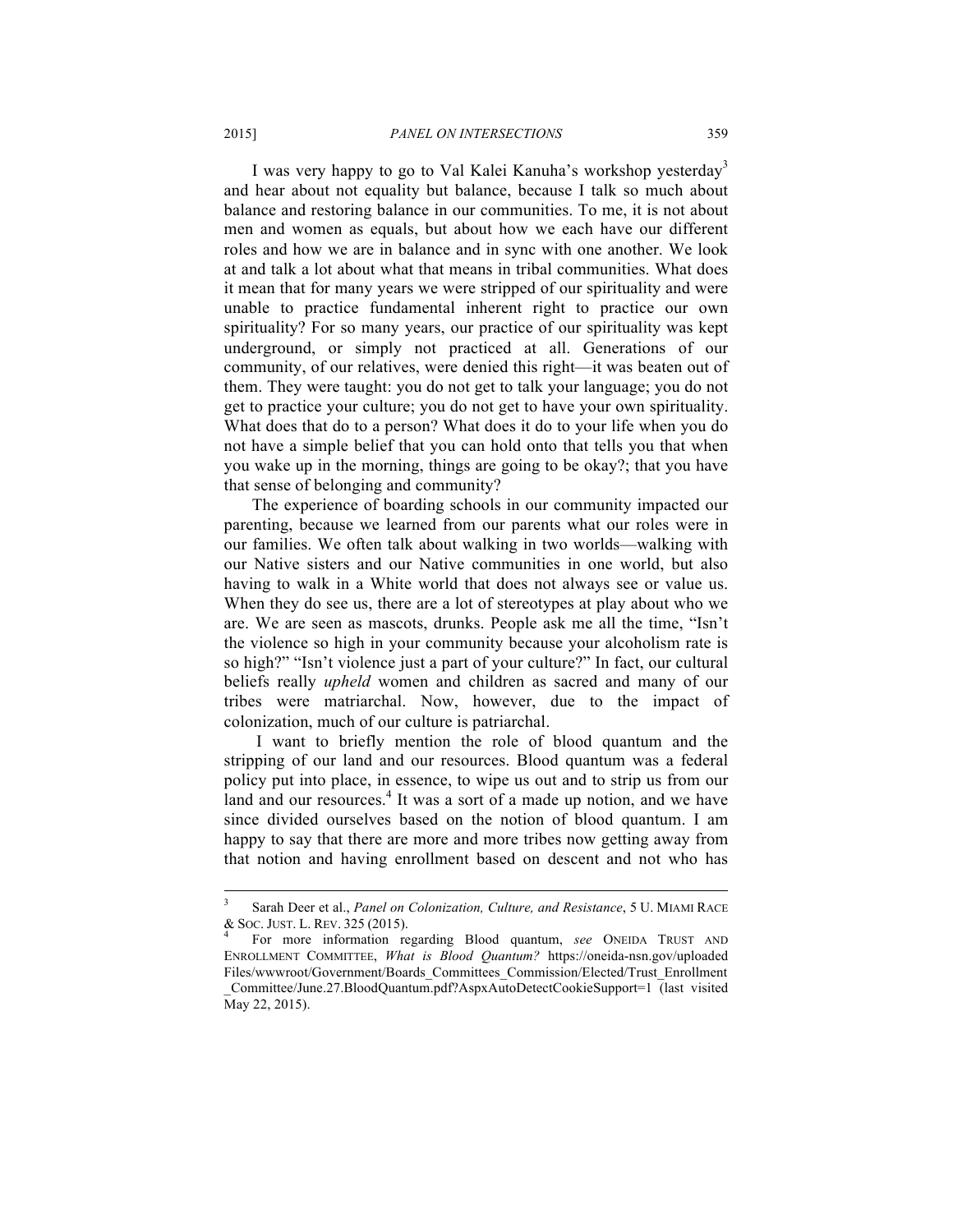more blood. If you look at the federal policy, the government wanted our resources and our land so they told us if you are this much percentage of a certain bloodline, then you can have this much land. For African Americans, it was the "one drop" rule because the government wanted to keep people in slavery. 5

Federal policies have clearly impacted our community in dividing us and keeping us in government-controlled systems. For example, we now have "reservations"—really crappy pieces of land that the government put us on, that are finally now realizing some actual property value, due to their valuable natural resources. The problem is, our resources are now being exploited yet again which has led to an astronomical increase in trafficking, violence against women, exploitation, economic, and environmental violence in our communities. We are working very closely with tribes in North Dakota on how they are addressing trafficking and how we can learn from each other what we have heard from the women in our research.

I want to talk a little bit about what we learned from the women. One of the women told us that some of the things the men said to her and some of her experiences were so difficult that she did not want to say them out loud. One of the women talked about how one "sex buyer" wanted her to play Pocahontas and he wanted to play John Smith. What do we know about Pocahontas? One could argue that she was our first victim of trafficking because she was taken from her land to another foreign land, and she was nothing like what the Disney character looks like in the movie "Pocahontas." She was actually a very young child, and not at all sexualized and curvy as Disney would have you believe. Another woman talked about a "John" saying to her, "I thought we killed all of you." There is violence in that statement, in that notion of the invisibility of our culture—Indians are just extinct, we are absent. Even in history books, we are talked about as if we exist only in the past.

I have been struggling with and thinking a lot about tribal strategies and justice—what justice in this context even means. Years ago, some of our tribal strategies were around banishment. In essence, if you banished a person from his or her tribal community, it was almost a death sentence because our communities were so reliant on each other for survival. What does that mean today, however, when someone can go from one tribal community to the next or come down to the "urban area"? Most of us no longer live on tribal lands. So, how can we restore balance to our community in light of this? What are our new cultural strategies? How

 <sup>5</sup> For more information regarding the "one drop rule," *see* F. James Davis, *Who is Black? One Nation's Definition*, PBS FRONTLINE, *available at* http://www.pbs.org/wgbh/ pages/frontline/shows/jefferson/mixed/onedrop.html.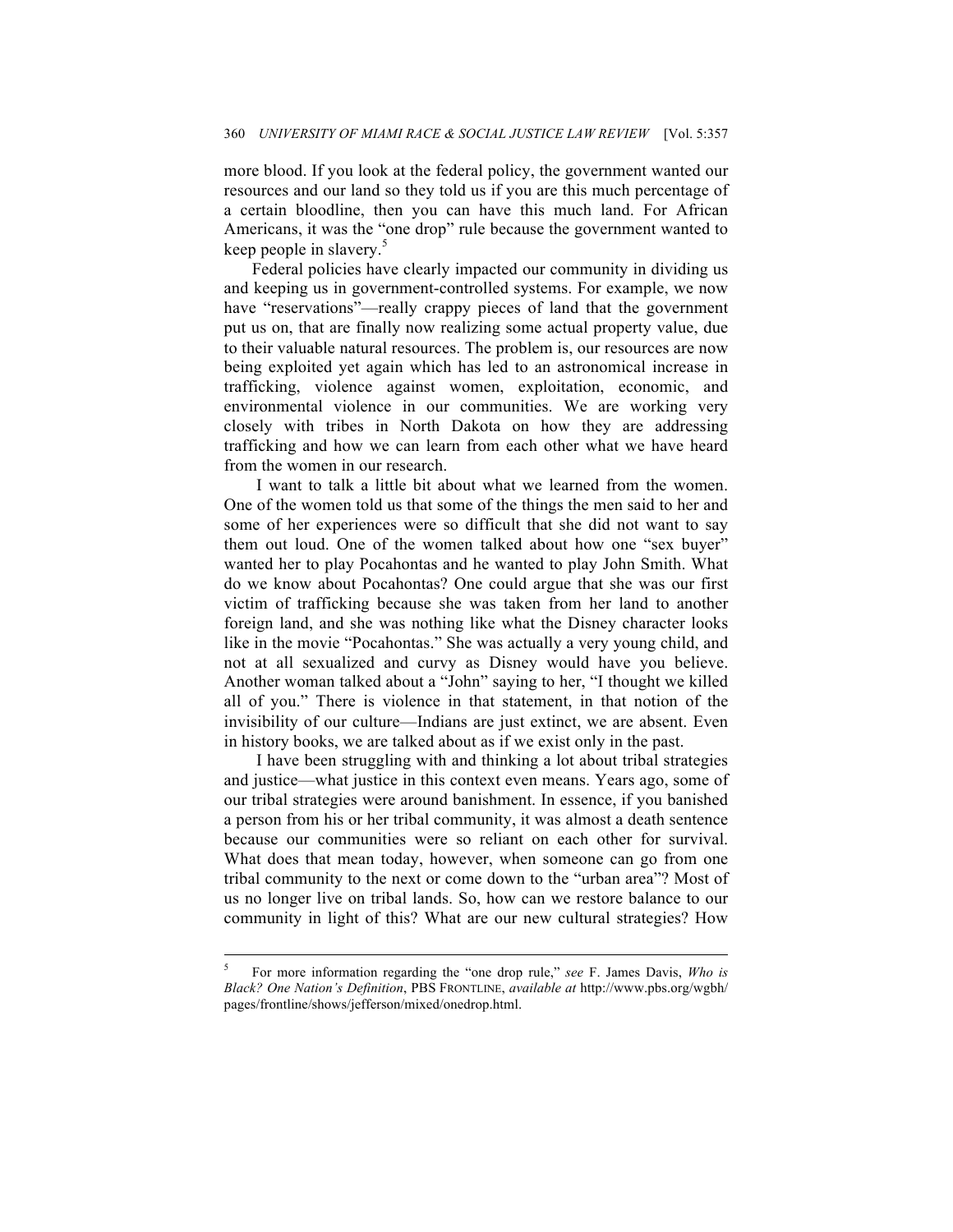do we make old strategies relevant today? We work with youth and talk about coming-of-age ceremonies, but for some of our youth, these ceremonies seem pretty irrelevant today. How do we make them relevant again?

For my tribe, one of the coming-of-age ceremonies for young women when they first go through their cycle is a one-year fasting. There are certain things you cannot eat; you cannot step over babies; you cannot swim. You have a feast, and you have women, your elders, come in to give you teachings about the respect of giving life, the respect that you have of carrying that gift, and being a woman. For many of our girls who do not live in our tribal communities, who could not care less about berries and deer meat and fish, they could not care less if they have to give up that ritual. Maybe they are not near a lake, so not being able to swim does not mean anything to them. So we talk about what is possibly equal to that? What can you give up instead? Some girls said they will give up their iPods for a year, or they will not eat french fries for a year. What are the relevant teachings today to still have these important coming-of-age traditions in place?

For our young boys, it is about their first kill, and how they use that skill to feed their community. Well, all of our boys are not hunters anymore; they are in the city. So, maybe it is buying some groceries and bringing them to an elder in their community that should happen. What should these parallel teachings look like? How do we make our cultural traditions and practices relevant for our communities today, in order to restore the community balance we once had?

I strongly believe that we can come up with community strategies. I know we have had a rich discussion about community and the fact that our communities are not really intact right now, so community strategy is what we do to actually restore balance to our community. But, I strongly believe that, for tribal communities, these strategies need to be rooted in our cultural traditions and our long-standing cultural beliefs. Thank you.

**JOHNSON:** This presentation<sup>6</sup> envisions what a better domestic violence legal system might look like for persons subjected to domestic abuse who have not had their needs met or who have been harmed by the current legal system. The paper reframes the focus of the civil legal system from a paradigm of safety into a paradigm of security, including economic, housing, health, and relationship security. This reframing permits a focus on the domestic violence legal system and its intersecting systems of oppression such as race, gender, class, and ethnicity.

 <sup>6</sup> This presentation is based on the following article: Margaret E. Johnson, *Changing Course in the Anti-Domestic Violence Legal Movement: From Safety to Security*, 60 VILL. L. REV. 145 (2015).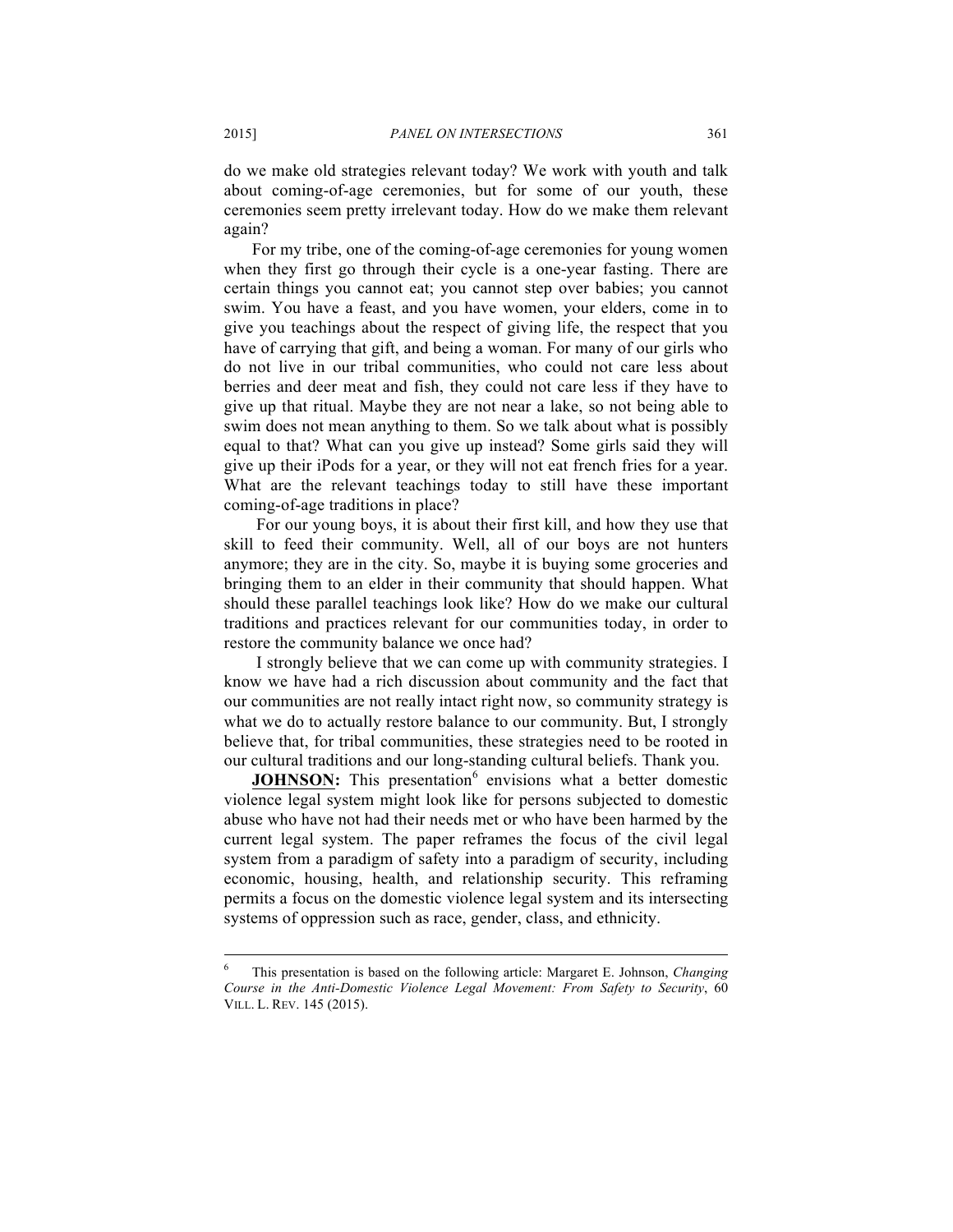#### 362 *UNIVERSITY OF MIAMI RACE & SOCIAL JUSTICE LAW REVIEW* [Vol. 5:357

Currently, the domestic violence legal system targets short-term physical safety of the person subjected to abuse. This safety is accomplished through physical separation of the person who was subjected to abuse from the person who committed the abuse. For instance, this targeting exists in the mandatory criminal justice system's response to domestic violence with mandatory arrest and no drop prosecution policies and with the remedies available in the civil protection order, such as the stay away, no contact and ejectment from the home provisions. The goals of the domestic violence civil legal and funding policies should be to decrease domestic violence and to help persons subjected to abuse lead satisfied lives. To achieve this shift, we need to reframe the domestic violence policy and legal system from solely safety to security. The safety paradigm replicates the problematic victim/agent paradigm. The construction of safety reinforces our gender and other stereotypes of people and creates a worthy victim/worthy agent paradigm. This construction of safety is problematic because it undermines the agency of the person subjected to abuse; it undermines that person's ability to make her own choices. It constructs the person subjected to abuse as living in a world of dangers and havens. The dangers are identified and removed by persons external to the person experiencing the abuse. Because the danger is constructed by others, it does not address the full experience of the person who is subjected to abuse—how she is viewing her experience of the abuse and her life. For instance, domestic violence is the leading cause of family homelessness. One wonders whether homelessness sometimes results from others forcing the separation of the person being abused from the person who caused the abuse without exploring the existence of housing alternatives. Also, the havens designated by others are not necessarily havens that the person subjected to abuse believes she needs. Even if the person wanted to be safe, the havens are not necessarily based on what she thinks would make her safe and therefore those havens do not necessarily effectuate even the very limited, problematic goal of short-term safety. Ignoring her identification of havens is problematic given the research that women subjected to intimate partner violence are the best predictors of the risk of future assault and separation assault.<sup>7</sup>

Additionally, it is problematic that society does not permit women subjected to abuse to reject safety as a goal when it is in conflict with their other important goals. The paradigm of safety is also problematic is because it prioritizes the criminal justice system response to domestic violence. The largest percentage of anti-domestic violence policy public

 <sup>7</sup> Margaret E. Johnson, *Balancing Liberty, Dignity, and Safety: The Impact of Domestic Violence Lethality Screening*, 32 CARDOZO L. REV. 519, 558–60 (2010).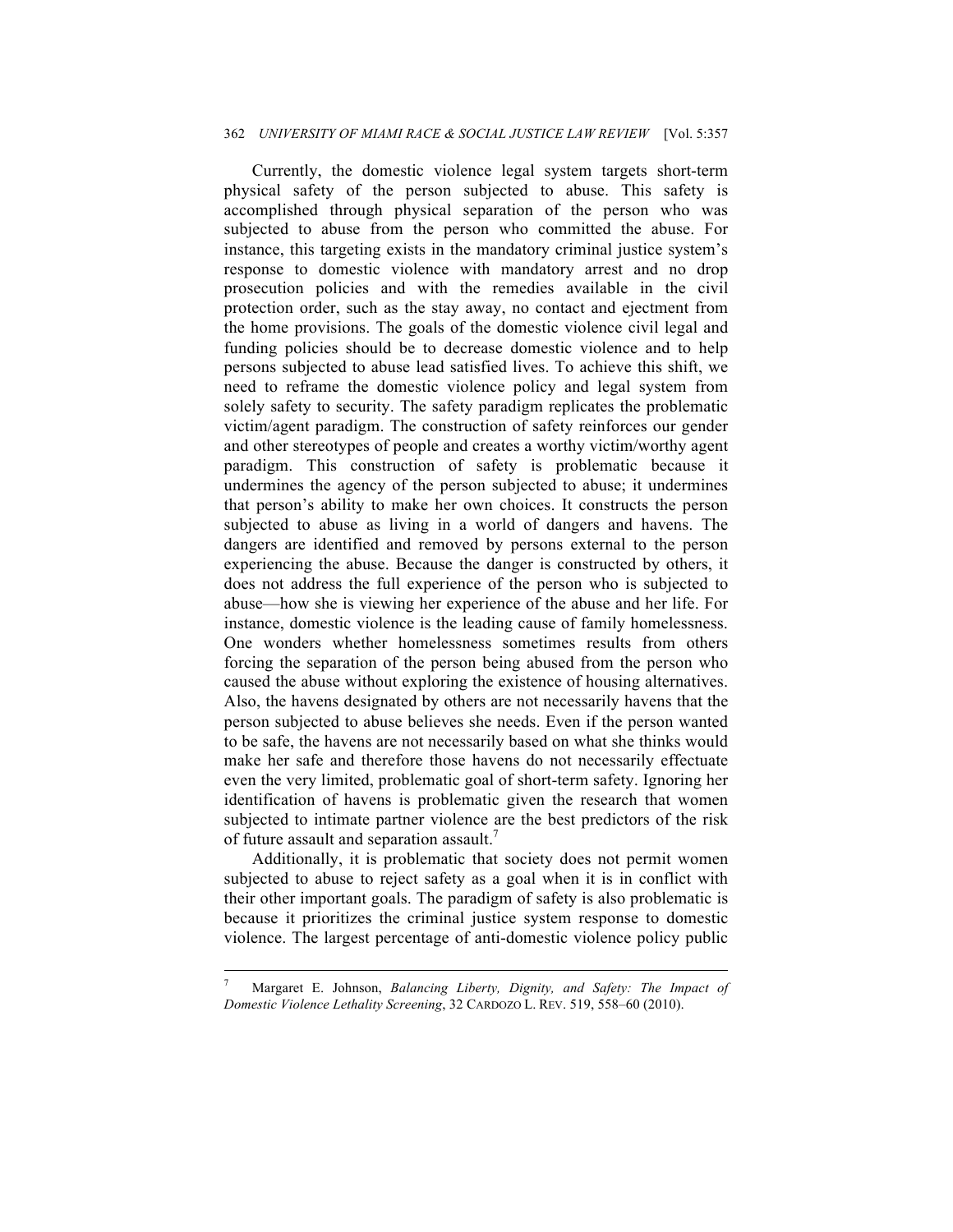funding is funneled to the criminal justice system. For instance, under VAWA, \$189 million were allocated to STOP grants furthering the criminal justice response and only \$25 million were allocated to transitional housing units.<sup>8</sup> Such money could be more effective if shifted to security programs. Another reason the paradigm of safety is problematic is because it requires that the partner of the person who has been subjected to abuse be deemed unsafe. The partner is always the danger, thereby blocking the continuation of a relationship even when the person subjected to abuse wants to continue it.

As an alternative to the safety paradigm, I propose a security paradigm that could more effectively decrease intimate partner violence and increase life satisfaction for persons subjected to abuse. Cybersecurity experts state that our national computer network will never be safe from hackers and instead, we should aim to create a network that is secure, resilient and able to withstand and recover from breaches of security.<sup>9</sup> Similarly, our legal system and funding schemes addressing domestic violence could benefit from focusing on supporting resiliency for those persons subjected to abuse—security—rather than safety.

There are four reasons why security is a more helpful goal than safety. First, security can permit persons subjected to abuse to be an agent—someone who can identify the goals she has regarding the abuse and make informed decisions of how best to achieve the goals rather than having outsiders define the dangers and havens for her. The research shows that when women subjected to abuse are able to be connected to their community, to control their physical environment by leasing or owning their own home, or to build assets, violence can decrease.<sup>10</sup> And when persons subjected to abuse make their own informed decisions around physical separation or what is safe, they are more satisfied with their lives and, therefore, less at risk of physical violence.<sup>11</sup> When we shift the frame to security from safety, we permit the goals of persons subjected to abuse to drive what options exist. And when we see these

 <sup>8</sup> FY <sup>2013</sup> APPROPRIATIONS BRIEFING BOOK (Campaign for Funding to End Domestic Violence and Sexual Assault) at 6, 8, http://nnedv.org/downloads/Policy/FY\_13\_Briefing Book.pdf.<br><sup>9</sup> P.W. Singer and Allan Friedman, Cyber Security and CyberWar: What

EVERYONE NEEDS TO KNOW 36 (2014).<br><sup>10</sup> Kameri Christy-McMullin, *An Evidenced-Based Approach to a Theoretical* 

*Understanding of the Relationship Between Economic Resources, Race/Ethnicity, and Woman Abuse*, 3 J. Evidence-Based Soc. Work 1, 23–25 (2006).<br><sup>11</sup> Angela Moe Wan, *Battered Women in the Restraining Order Process: Observations* 

*in a Court Advocacy Program*, 6 VIOLENCE AGAINST WOMEN 606, 611 (2000); Sherri Lawson Clark, et al., *Housing Dependence and Intimate Relationships in the Lives of Low-Income Puerto Rican Mothers*, 32 J. FAMILY ISSUES, 369, 385 (2010).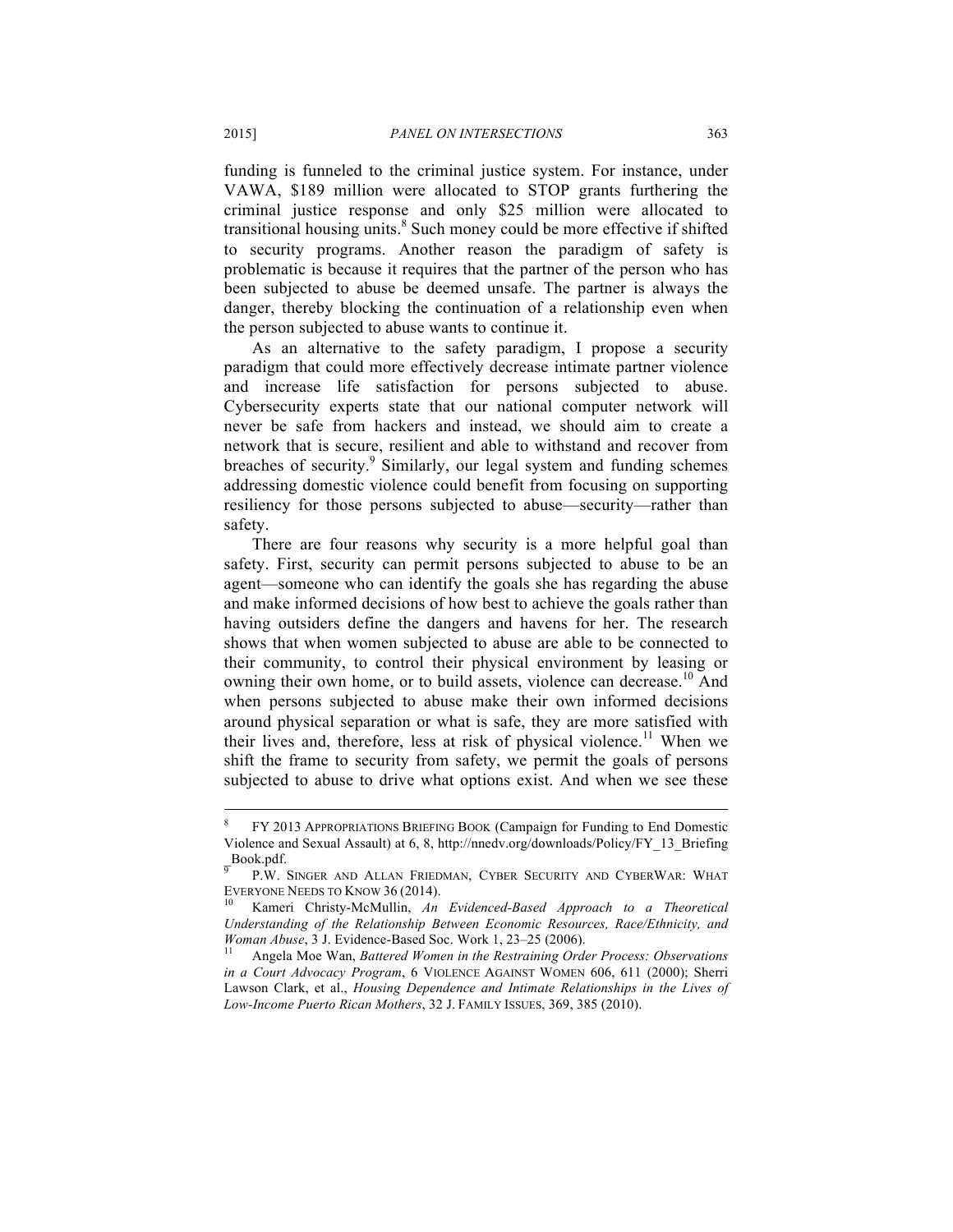goals come into focus, we are seeing complex and multiple goals driven by a person's whole life experience.

The second reason security is a more helpful frame is because it provides the opportunity to see domestic violence as a systemic operation of power that intersects with other systemic operations of power such as poverty and racial injustice, and we can focus on varied actions taken by the persons subjected to abuse as opposed to those just taken on behalf of them by others. With a safety paradigm, police will make mandatory arrests, prosecutors will prosecute, and there will be criminal justice system interventions even if unwanted by the person subjected to abuse. In a security paradigm, the person subjected to abuse may choose to have the person committing the abuse arrested or not, prosecuted or not. In addition, economic security comes into sharper focus in a security paradigm and we can identify additional areas for legal reform. For example, there is a need to block coerced debt from affecting the credit scores of women who are subjected to abuse.<sup>12</sup> Every jurisdiction should pass unemployment insurance provisions, as we did in Maryland that define domestic violence as good cause for leaving employment, thereby permitting unemployment insurance benefits. Every state and the federal government should pass a living wage bill. Communities should increase micro-lending programs to help build the assets of women subjected to abuse. States and Congress should pass legislation to provide guaranteed leave from work and anti-discrimination housing and employment laws for persons subjected to abuse. In addition, communities should employ empowerment career counseling to help persons subjected to abuse seek good employment.<sup>13</sup> States should amend their civil protection order laws to provide monetary damages if they do not already provide this remedy beyond child or spousal support.

Third, the security paradigm focuses on the need to build strong community networks and support for the dignity of persons subjected to abuse. Dignity is important because it is linked to greater satisfaction and happiness in the lives of persons subjected to abuse.<sup>14</sup> Focusing on strong community networks helps to build social capital, "social relationships

 <sup>12</sup> Angela Littwin, *Escaping Battered Credit: A Proposal for Repairing Credit Reports Damaged by Domestic Violence*, 161 U. PA. L. REV. 363, 390–408 (2013).<br><sup>13</sup> Krista M. Chronister & Ellen Harley McWhirter, *Applying Social Cognitive Career* 

*Theory to the Empowerment of Battered Women*, 81 J. COUNSELING & DEV. 418, 422 (2003).

<sup>14</sup> Margaret E. Johnson, *A Home with Dignity: Domestic Violence and Property Rights*, 2014 B.Y.U. L. REV. 1, 16–17 (2014).